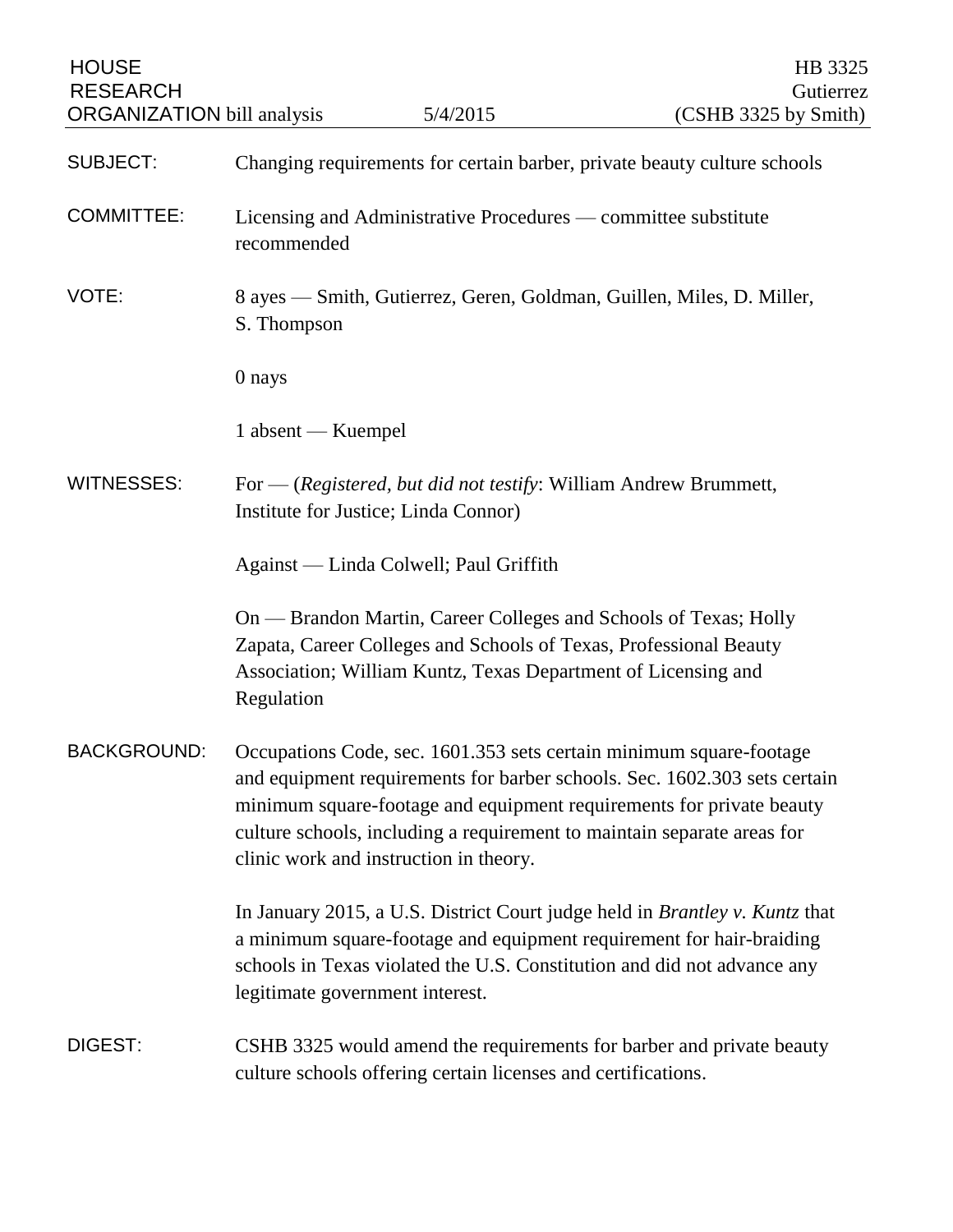## HB 3325 House Research Organization page 2

The bill would specify that the current requirements for barber schools would apply only to those schools that offered instruction to persons seeking a Class A barber certificate. Barber schools meeting the current requirements could offer instruction in barbering to persons seeking any barber certificate, license, or permit offered under Occupations Code, ch. 1601.

The Texas Department of Licensing and Regulation could approve an application for a permit for a barber school that offered instruction to people seeking a certificate, license, or permit other than a class A barber certificate if the school:

- had adequate space, equipment, and instructional material to provide quality training, as determined by the Texas Commission of Licensing and Regulation; and
- met any other requirements set by the commission.

CSHB 3325 would specify that the current requirements for private beauty culture schools applied only to those schools that offered instruction to persons seeking an operator license. Private beauty culture schools meeting the current requirements could offer instruction in cosmetology to persons seeking any cosmetology certificate or license offered under Occupations Code, ch. 1602.

The bill would specify requirements for a private beauty culture school license for instructing persons seeking a cosmetology license or certificate, other than an operator license. The application for such a license would have to:

- be accompanied by the required license and inspection fees;
- be on a form prescribed by the department;
- be verified by the applicant;
- contain a statement that the building was of permanent construction and was divided into at least two separate areas for instruction of theory and clinic work;
- contain a statement that the building had adequate space,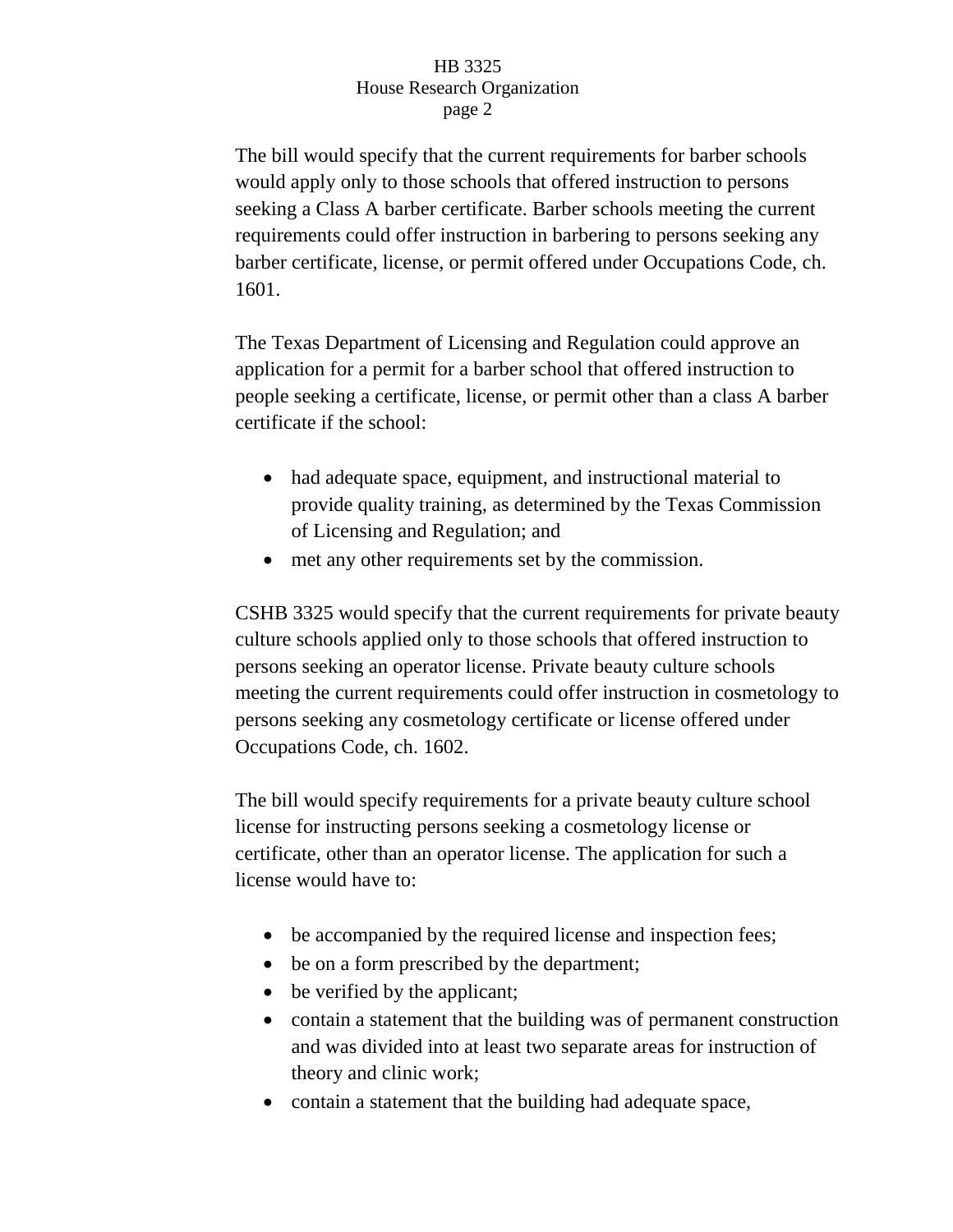## HB 3325 House Research Organization page 3

equipment, and instructional material, as determined by the commission, to provide quality classroom training;

- contain a statement that the building had access to permanent restrooms and adequate drinking fountain facilities; and
- meet any other requirement set by the commission.

CSHB 3325 would allow the commission to set additional requirements for private beauty culture school license applicants. The bill would require the commission to adopt rules as soon as practicable to implement the changes made by this bill.

This bill would take immediate effect if finally passed by a two-thirds record vote of the membership of each house. Otherwise, it would take effect September 1, 2015.

**SUPPORTERS** SAY: CSHB 3325 would lower barriers for certain barber and beauty schools to enter the market and create affordable education opportunities. The bill would allow barber and private beauty culture schools that chose to teach specialized curriculum to open without incurring unnecessary expenses, as long as they did not offer instruction for a class A barber license or a cosmetology operator license. The bill would make exceptions to the expensive and demanding requirements otherwise placed on barber and private beauty culture schools, such as maintaining a building with minimum square-footage, certain equipment, and classroom space.

> *Brantley v. Kuntz* specifically dealt with hair-braiding and the fact that the requirements for a barber school were unconstitutional for that practice, but its reasoning applies to other areas as well. Besides hair-braiding, there are many specialized practices of barbering and cosmetology, such as esthetics, manicuring, and eyelash extension. The bill would lower barriers to opening for schools wishing to offer such instruction. As a result, more people could afford education in these areas because the tuition would not be as expensive as for traditional barber or private beauty culture schools.

> CSHB 3325 would allow Texas Commission of Licensing and Regulation